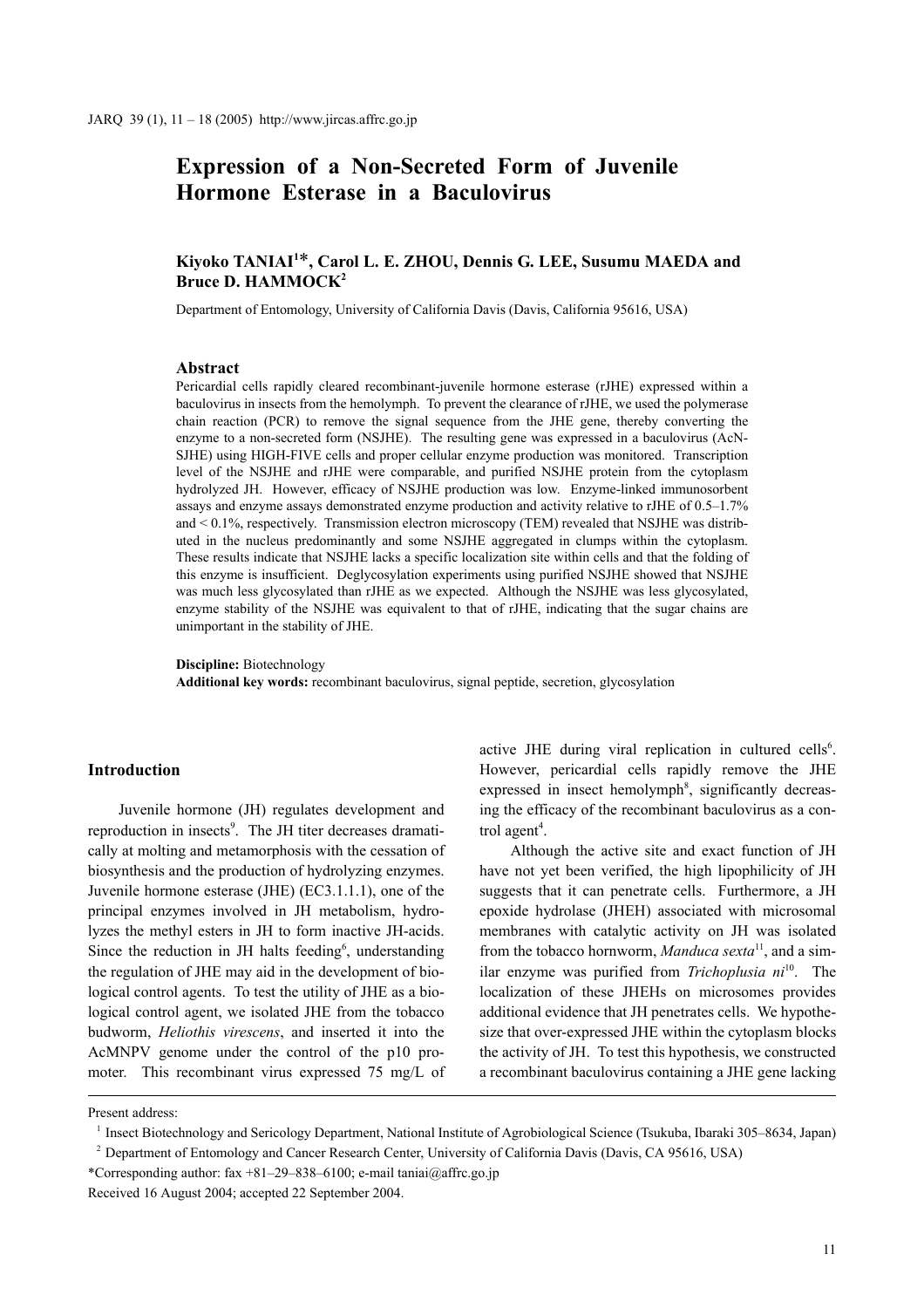K. Taniai et al.

the signal peptide.

# **Materials and methods**

# **1. Construction of a virus expressing NSJHE**

To remove a signal sequence from JHE gene, PCR method was used to amplify a part (368 bp from 5'-end of mature protein) of JHE coding region and concurrently adding the initiation methionine codon using a plasmid,  $AcUW2-(B)JHE<sup>1</sup>$  as a template. The primer sequences are the following; 5'-CAGTACGAATTCAATTTCGCAA AGATGTGGCAGGAGACAAATTCGCGCAGCGTGC TCGCCCAT-3' (forward) and 5'-GAAGGCTTTGCCAT GGAACATGAATGTTGGCGTATATGCAAGCCTCGC TCATCTCGCTTG-3' (reverse). The PCR product was digested with *Nco*I, and then ligated to a rest 3'- part *Nco*I-*Eco*RI fragment (from 369 to 1709 bp). The resulting gene encoded full length JHE without the signal sequence. This NSJHE gene was inserted into a pBSK+ plasmid (Stratagene) at the *Eco*RI site. The nucleotide sequence of the inserted gene was confirmed using the dye terminator cycle sequencing method and a 373A DNA Auto Sequencer (Applied Biosystems). The gene was extracted and was inserted into a transfer vector, pAcUW21, under the p10 promoter. The plasmid DNA (AcUW21-NSJHE) was co-transfected with a linearized viral DNA of *Autographa californica* nuclear polyhedrosis virus (AcMNPV, C6 strain) onto Sf21 cells using lipofectin (GIBCO). After 7 days, several plaques were purified and subjected to the enzyme assay. One of the virus clones with the highest activity was selected and designated AcNSJHE.

# **2. Cells and virus infection**

Sf21 cells in Ex-Cell 401 medium (JRH Biosciences) supplemented with 3% inactivated fetal calf serum, and HIGH FIVE cells (INVITROGEN) in Ex-Cell 405 medium (JRH Biosciences) were maintained at 26ºC. Sf21 cells were used for virus construction and plaque assay. When NSJHE were produced on a large scale, HIGH FIVE cells were infected with 10 plaque forming units per cell and cultured in spinner flasks. An original recombinant virus (AcJHE) producing a secreted form of JHE  $(rJHE)^{12}$  was used as a positive control and AcMNPV-C6 was used as a negative control for the enzyme assay, ELISA and Western blots.

# **3. Enzyme assay**

JHE activities were assayed using a partition method using a tritiated-JHIII (<sup>3</sup>H-JHIII) as a substrate. Serial dilutions of the samples (cell culture medium, intact cells or purified protein) were made with assay buffer [200 mM sodium phosphate buffer (pH 7.4), 0.01% BSA, 0.01% sodium azide] and 100  $\mu$ L was used per reaction. Reactions were initiated by addition of 1  $\mu$ L of (500) nmole) substrate and terminated following incubation at 30ºC for 15 min by immediate cooling on ice and addition of 50  $\mu$ L of stop solution (50% methanol, 45% water,  $5\%$  NH<sub>4</sub>OH). The JHIII-acid product was extracted by addition of 100  $\mu$ L of trichloroethylene followed by vigorous mixing on a vortex mixer and by centrifugation at 112 g for 10 min. Fifty  $\mu$ L was removed from the aqueous phase and mixed with 1 mL of liquid scintillation cocktail for scintillation counting. All values were corrected for non-enzymatic hydrolysis.

# **4. ELISA**

Expressed NSJHE and rJHE (protein weight/cell) in HIGH FIVE cells were measured by ELISA using anti-JHE polyclonal antibodies. Cells and medium were separated by centrifugation at 700 g for 10 min. Cell pellets were washed with 100 mM phosphate buffered saline (PBS, pH 7.4) and homogenized in cold PBS containing 2 mM EDTA. Following centrifugation at 10,000 g for 10 min, the supernatant was diluted with 48 mM sodium carbonate buffer (pH 9.6). One hundred  $\mu$ L of each sample was placed per well of the ELISA plates (Nunc, F96 MAXSORP) and stored at 4ºC for overnight. After all wells were washed twice with 10 mM PBS (pH 7.4) containing 0.05% Tween 20 (PBST), the remaining surface was blocked with 200  $\mu$ L of 10% non-fat milk (Bio-Rad) and incubated for 2 h at room temperature. The primary antibody (anti-JHE) and secondary antibody (peroxidaseconjugated goat anti-rabbit IgG) reactions were done using 200  $\mu$ L of each antibody and incubated at 37 $\degree$ C for 2 h. After each antibody reaction, the wells were washed three times with PBST. One hundred  $\mu L$  of the substrate (3,3'-5,5-tetramethylbenzidine) was added to each well and incubated at room temperature for 15 min. The reaction was quenched with 50  $\mu$ L of 4N H<sub>2</sub>SO<sub>4</sub> and absorbance was read by microtiter plate reader (Molecular Devices) at 450 nm. Total protein concentration was determined by the Bradford method using a Protein Assay Kit (Bio-Rad).

# **5. Western blotting**

The virus-infected cells  $(10^6 \text{ cells})$  were washed by centrifugation with 100 mM PBS containing 2 mM EDTA. The cell pellets were suspended with three volumes of sample-treatment buffer (125 mM Tris-HCl, pH 6.8, 10% urea, 2.5% SDS, 5% β-mercaptoethanol, 0.005% bromophenol blue) and were boiled for 5 min. The samples were loaded onto a 10% polyacrylamide gel and were electrophoresed at 100 V, constant voltage.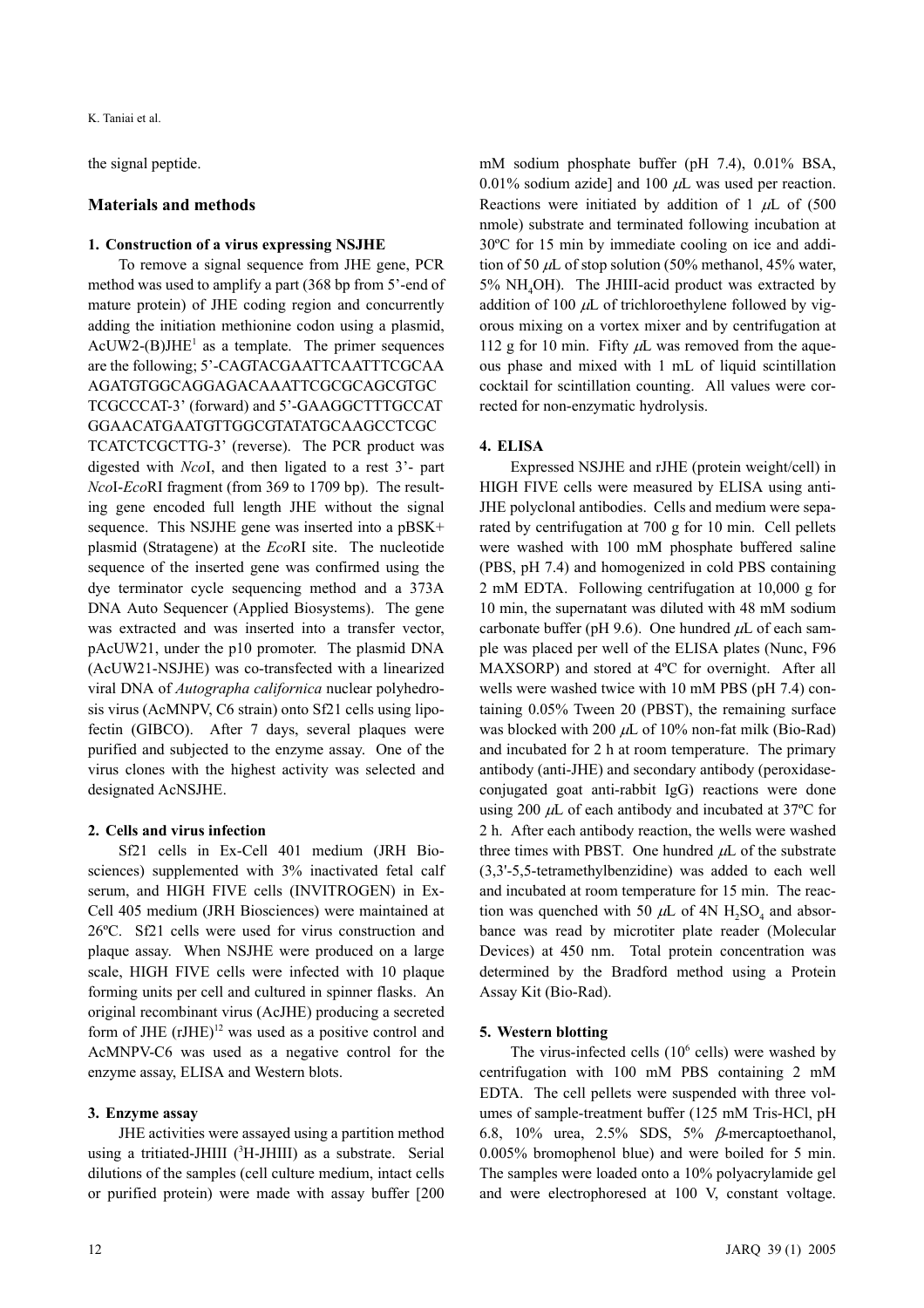The proteins were then transferred to a nitrocellulose membrane (Bio-Rad) and were probed with an anti-JHE polyclonal antibody. The JHE bands were made visible with a secondary antibody (horse radish peroxidase (HRP)-conjugated with goat anti-rabbit IgG), and with ECL Western blotting detection reagents (Amersham). The bands were scanned using a ScanJet 4C (Hewlett Packard), then analyzed using Basic Quantifier software (Genomic Solutions) to determine relative intensity of the bands.

### **6. mRNA blotting**

Poly(A)-RNAs were purified from cells using a MicroPrep mRNA Purification Kit (Pharmacia), and 200 ng of mRNA was electrophoresed on a 1.2% agarose containing 6.6% formaldehyde, and then transferred onto a positively charged nylon membrane (Boehringer Mannheim). For dot blotting, one microgram of mRNA was spotted onto a nylon membrane (Boehringer Mannheim). The DIG system (Boehringer Mannheim) was used to detect JHE-mRNA. Briefly, the membranes were incubated in a hybridization solution (50% formamide,  $5 \times SSC$ , 7% SDS, 50 mM sodium-phosphate, pH 7.0, 0.1% N-lauroylsarcosine, 2% blocking reagent) at 48ºC for 2 h. DIG-labeled JHE-probe was prepared using PCR with a plasmid  $3$ hv $16B<sup>5</sup>$  as a template. One hundred ng of the probe was added to the solution that was then incubated at 50ºC overnight. The membranes were rinsed twice with  $2 \times SSC$ , 0.1% SDS, and washed twice with  $0.5 \times$  SSC, 0.1% SDS at 68°C. After the reaction with alkaline phosphatase-conjugated anti-DIG antibody and following the luminescence reaction with substrate, the chemiluminescent signal was detected by exposure of the membrane to X-ray film. The relative intensity of the dots were analyzed as same as bands of Western blots.

# **7. Transmission electron microscopy (TEM) and immunogold labeling**

HIGH FIVE cells were infected with wild-type (AcMNPV) or recombinant (AcJHE and AcNSJHE) viruses or were mock-infected with no virus. After 60 h, cells were resuspended in warm  $(37^{\circ}C)$  0.1 M Na<sub>2</sub>Kphosphate buffer, pH 7.2, containing 0.75% SeaKem Gold agarose (FMC BioProducts, Rockland, ME). Agar blocks containing cells were immediately sliced and fixed in 2% paraformaldehyde, 0.1% glutaraldehyde in the same buffer, dehydrated in a standard ethanol series to 70% ethanol, and infiltrated and embedded in LR White resin. Blocks were heat polymerized at 60ºC, then sectioned with diamond knives (Diatome) on an RMC ultramicrotome at 100 nm. The sections were mounted on nickel grids and treated with a 1:500 dilution of primary antibody followed by a 1:75 dilution of secondary antibody (15 nm gold-conjugated goat anti-rabbit), the sections were stained with aqueous uranyl acetate and lead citrate, then viewed on a Zeiss EM10 transmission electron microscope operating at 80 kv. All reagents were obtained from Ted Pella, Redding, CA, unless indicated otherwise.

#### **8. Affinity column purification**

HIGH FIVE cells were collected at 72 h post inoculation (p. i.) with AcJHE or with AcNSJHE, and homogenized in ice cold-purification buffer [200 mM sodium phosphate buffer (pH 7.4), 5% sucrose, 2 mM EDTA, 0.02% sodium azide] using POLYTRON (Brinkmann Instruments). The homogenate was centrifuged at 100,000 g for 20 min and the supernatant was mixed with an affinity resin  $(CF_3$ -CO-CH<sub>2</sub>S(CH<sub>2</sub>)<sub>4</sub>-S-Sepharose)<sup>7</sup>. After overnight binding at 4ºC, the resin was washed with purification buffer, then washed with the buffer containing 0.1% of octyl beta-D glucopyranoside, and was then incubated with the buffer in the presence of 1 mM of an inhibitor OTFP [3-(n-octylthio)-1,1,1-trifluoro-2-propanone] $5$  to elute JHE from the resin. Eluted JHE was dialyzed for 4 days against purification buffer in the dialysis bag (m.w. 12,000–14,000 cut-off, Spectrapor) to remove OTFP from JHE. The dialyzed solution was concentrated and desalted using Centricon 30 (Amicon).

#### **9. Deglycosylation of NSJHE**

To remove the N-linked glycan chain, N-Glycosidase F (Boehringer Mannhaim) was used at 0.3 units per 100 ng of each affinity purified-JHE in 250 mM sodium phosphate buffer (pH 8.6) containing 0.14% SDS and 0.42% octanoyl-N-methyl-glucamide (Boehringer Mannhaim). After overnight incubation at 37ºC, the enzyme was inactivated by addition of sample treatment buffer for SDS-PAGE and heating at 90ºC for 10 min, then analyzed by SDS-PAGE followed by Western blotting. The procedures for SDS-PAGE and Western blotting are as described above.

#### **10. Enzyme stability**

Affinity purified NSJHE and rJHE were stored at room temperature for 28 days. A portion of each solution was subjected to the enzyme assay in triplicate periodically during storage.

# **Results and discussion**

#### **1. Expression efficiency of NSJHE**

Enzyme activity of NSJHE was detected in cells (Table 1); about 34.4% and 58.2% activity was found in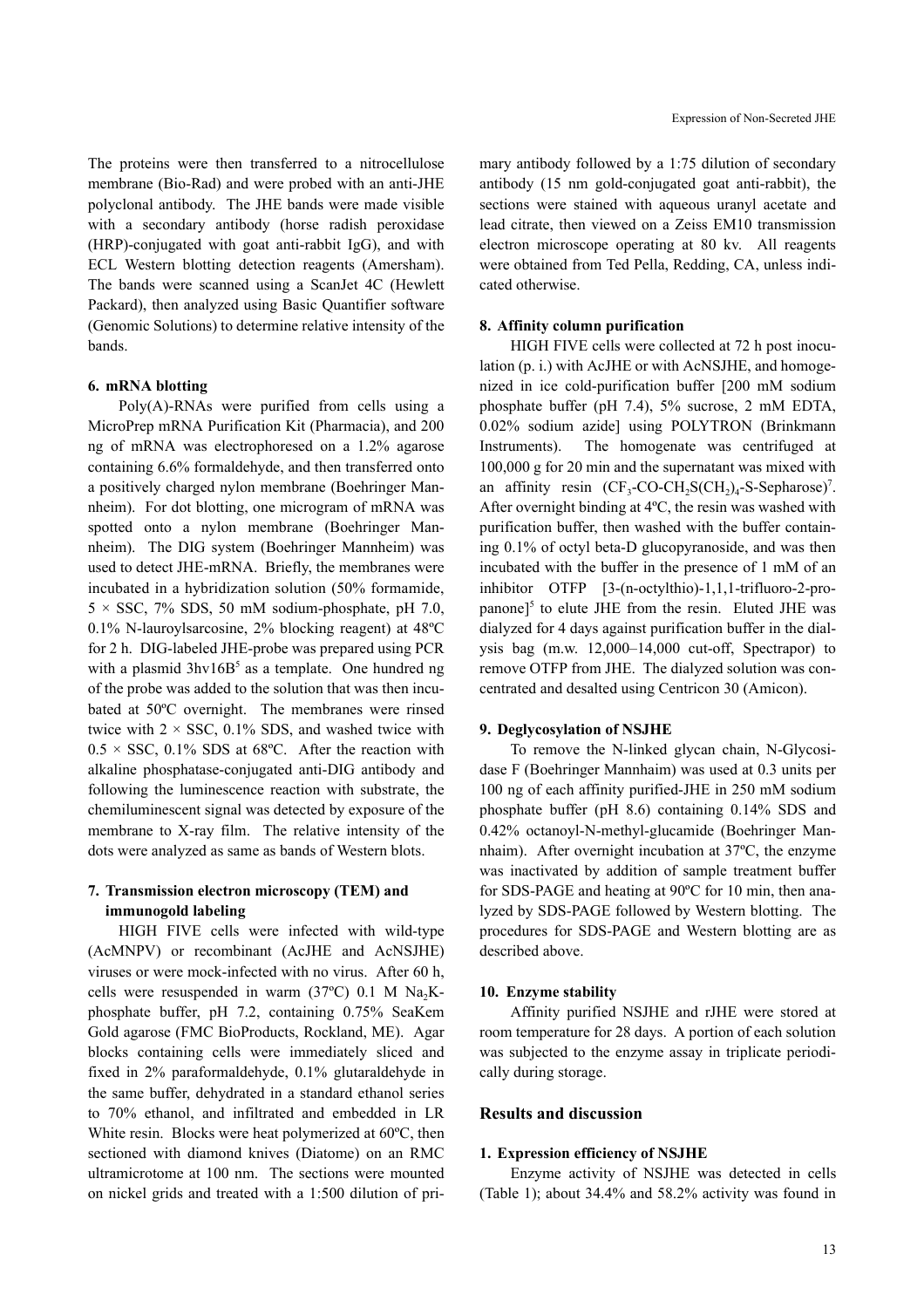|           | <b>NSJHE</b>                            |                            | rJHE                                    |                            |  |
|-----------|-----------------------------------------|----------------------------|-----------------------------------------|----------------------------|--|
| (h p. i.) | Activity/total protein<br>(pmol/min/mg) | JHE weight<br>$(\mu$ g/mL) | Activity/total protein<br>(mmol/min/mg) | JHE weight<br>$(\mu$ g/mL) |  |
| Cells     |                                         |                            |                                         |                            |  |
| 24        | $14.1 \pm 4.2$                          | $0.15 \pm 0.00$            | $1.8 \pm 1.8$                           | $0.00 \pm 0.00$            |  |
| 48        | $169.3 \pm 48.3$                        | $1.31 \pm 0.33$            | $43.4 \pm 17.9$                         | $5.56 \pm 0.39$            |  |
| 72        | $252.3 \pm 10.4$                        | $0.46 \pm 0.06$            | $53.9 \pm 9.5$                          | $5.66 \pm 0.39$            |  |
| 96        | $162.9 \pm 0.9$                         | $0.24 \pm 0.03$            | $24.2 \pm 2.1$                          | $4.94 \pm 0.82$            |  |
| Medium    |                                         |                            |                                         |                            |  |
| 24        | $4.6 \pm 7.4$                           | $0.01 \pm 0.00$            | $50.7 \pm 7.15$                         | $0.68 \pm 0.04$            |  |
| 48        | $322.8 \pm 20.6$                        | $0.01 \pm 0.00$            | $809.7 \pm 122.5$                       | $71.60 \pm 5.38$           |  |
| 72        | $181.5 \pm 18.5$                        | $0.01 \pm 0.00$            | $1,174.0 \pm 113.0$                     | $91.66 \pm 1.99$           |  |
| 96        | $2.0 \pm 2.7$                           | $0.01 \pm 0.00$            | $287.6 \pm 24.6$                        | $80.44 \pm 5.85$           |  |

**Table 1. Expression of NSJHE and rJHE in HIGH-FIVE cells**

JHE activities were determined by the assay using tritiated-JH III as a substrate. JHE weight was measured by ELISA using anti-JHE polyclonal antibodies. The values for these two assays were corrected using values for control AcMNPV. Total proteins were measured by Bradford protein assay using bovine serum albumin as a standard. Means ± SD values are given for tests done in triplicate.



#### **Fig. 1. Time course of NSJHE and rJHE expression**

- A: Western blots of JHE expressed from cells 24, 48, 72, and 96 h post-inoculation (p. i.) are shown at the left. JHE bands are indicated by arrows. Band intensity is indicated relative to the checked (NSJHE) and striped (rJHE) bars on the right. No JHE protein signal was detected with the two controls; AcMNPV and mock-infected cells (data not shown).
- B: The upper picture shows the results of Northern blot, and dot-blots are on the lower left. The data are NSJHE and rJHE mRNA for a time series 24, 48, 72, and 96 h p. i. The intensity of the dots is relative to the checked (NSJHE) or striped (rJHE) bars on the right. No JHE-mRNA signal was detected with the controls; AcMNPV or mock-infected cells (data not shown).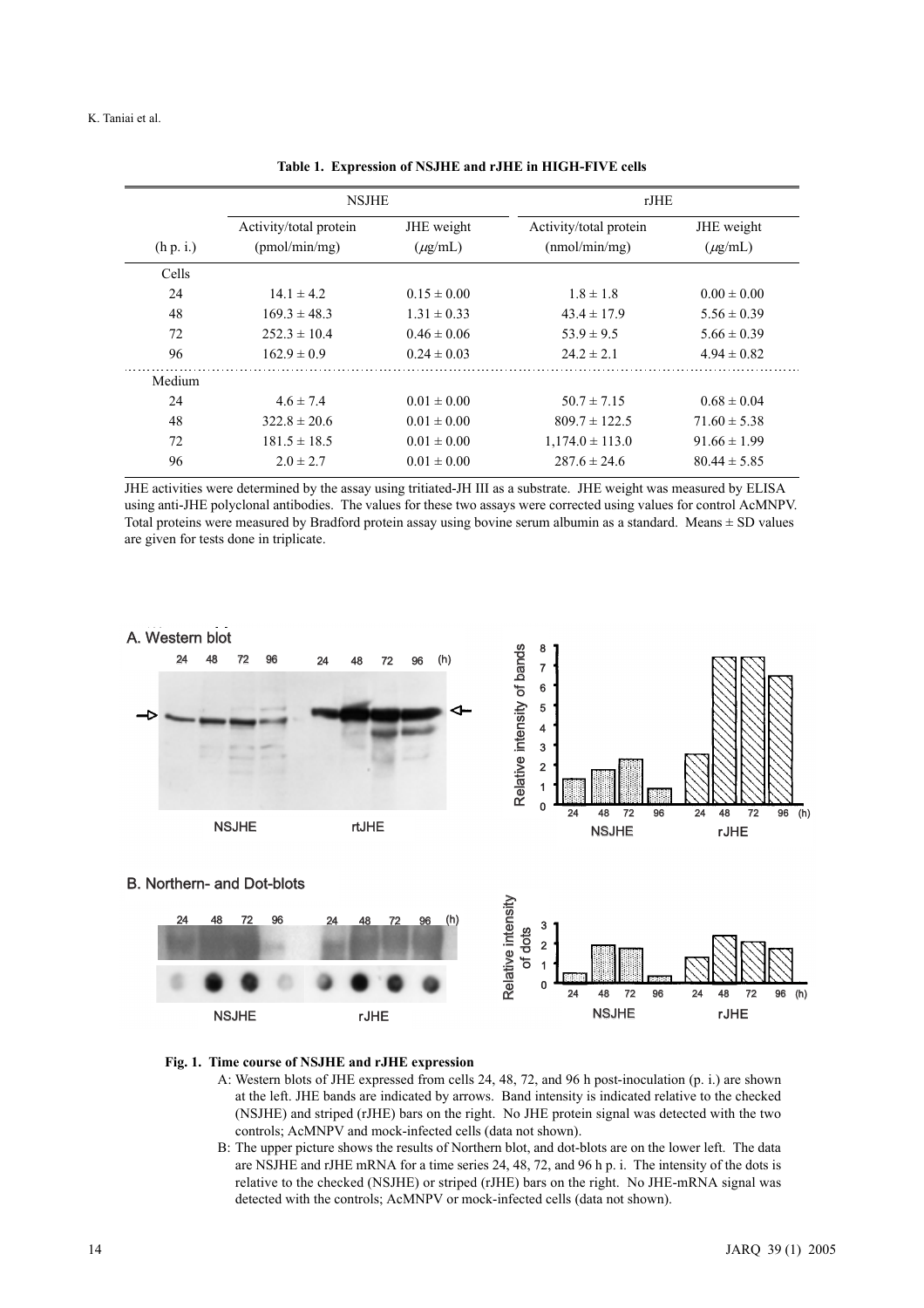Expression of Non-Secreted JHE

cells at peak times (48 and 72 h, respectively) of expression. NSJHE protein was little detected in the medium by ELISA at any time p. i. In contrast, 96% of rJHE activity and 94% of rJHE-protein were detected in the medium at a peak time (72 h p. i.) of expression. However, both the enzyme assay and the ELISA showed extremely low production of NSJHE compared with those of rJHE. Total activity of NSJHE at 72 h p. i. (433.8 pmol/min/mL) was only 0.035% of that of rJHE (1,227.9 nmol/min/mL). This activity was lower than the activity predicted for the JHE protein. Even though the amount of NSJHE protein in cells at 72 h p. i.  $(0.46 \mu g)$ mL) was about 8% that of rJHE, the activity was only 0.5%. Western blot analysis also indicated that the quantity of NSJHE protein was considerably higher than 0.4% that of rJHE (Fig. 1A). These results indicate that the NSJHE did not have enough activity corresponding to the expressed protein. Western blot analysis shows that NSJHE accumulated during the first 3 days p. i. A few faint bands were observed at a size smaller than 61 kDa.



**Fig. 2. TEM of HIGH FIVE cells harvested 60 h p. i. with (A) AcMNPV (wild-type virus), (B) AcJHE, and (C, D) AcNSJHE** 

A: Cells infected with AcMNPV were not stained with gold-conjugated anti-JHE antibody.

- B: Arrows indicate gold stained rJHE in the cytoplasm. Some gold labeling was detected along the plasma membrane and immediately outside the cells (black arrows).
- C: Some NSJHE in the nucleus was associated with virions (white arrows) or the nuclear membrane (black arrows).
- D: Clusters of NSJHE with gold particles (arrows) within the cytoplasm.
- v: virion; ©: cytoplasm; ®: nucleus. Scale bars = 500 nm.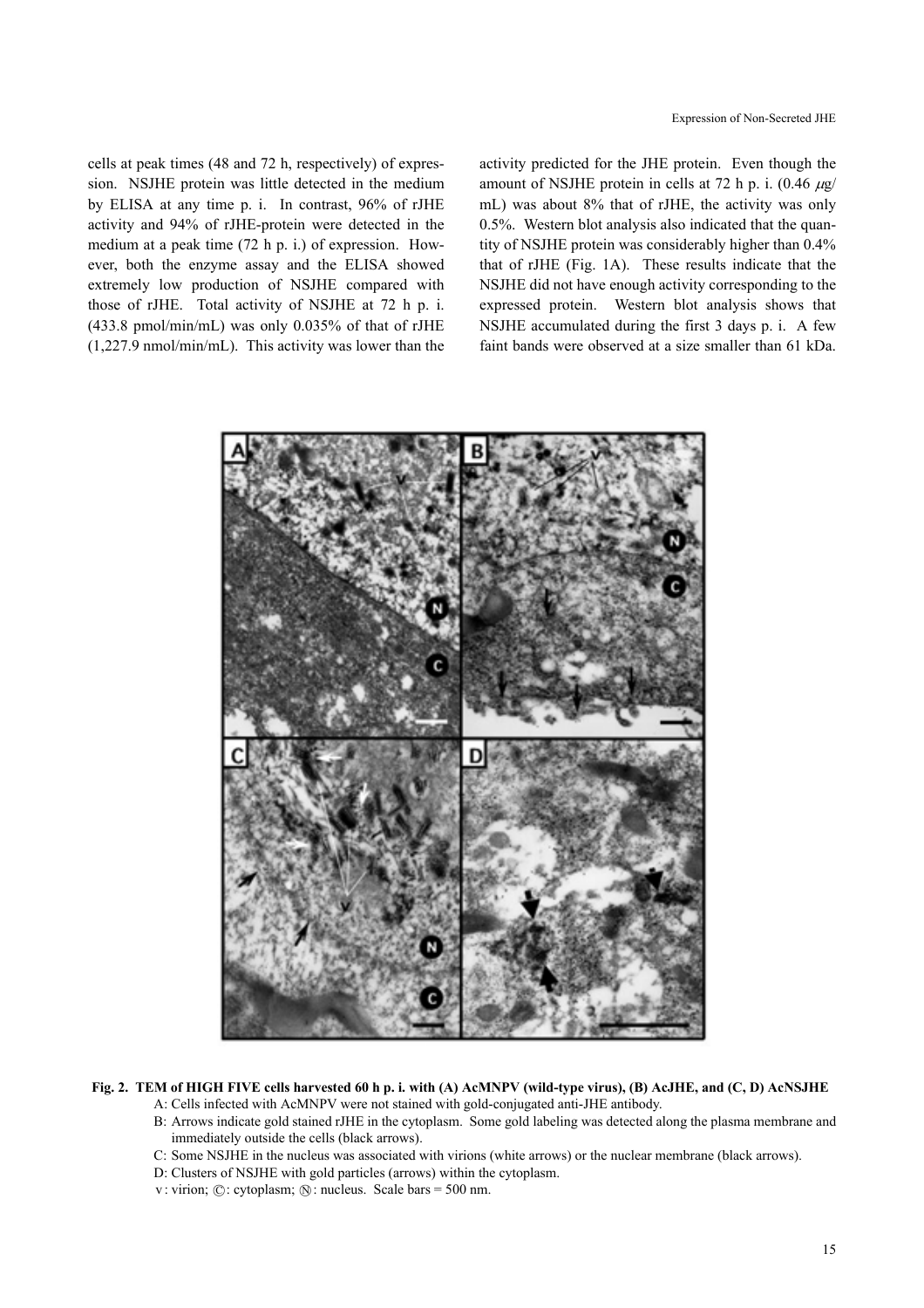From the results, it appears that NSJHE was not degraded rapidly in cells.

In order to characterize mRNA stability of NSJHE, accumulation of its mRNA was compared with that of rJHE. As shown in Fig. 1B, the intensity of mRNA signals of NSJHE in both Northern blot- and dot blot-analyses was similar to that of rJHE at 48 and 72 h p. i. The signals for NSJHE were weaker than those of rJHE at 24 and 96 h p. i., which indicates that mRNA of NSJHE was a little less stable than that of rJHE. However, the extremely low expression of NSJHE can not be explained by instability of the mRNA, since the transcription of NSJHE was strong enough to express a similar quantity of rJHE protein at the peak time (48 to 72 h p. i.).

#### **2. Immunological detection of rJHE and NSJHE**

TEM observation revealed a predominant immunogold staining of NSJHE within the nuclei (Fig. 2C). In contrast, rJHE was detected mainly in the cytoplasm and around plasma membrane (Fig. 2B). NSJHE in nuclei was frequently observed in association with virions and with the nuclear membrane, and was found in the cytoplasm in apparent aggregates (Fig. 2D). Control cells exhibited little immunogold staining (Fig. 2A). From this observation, the synthesized NSJHE might associate with virion structural protein(s) in cytoplasm, then be transported to the nucleus with the virus protein(s). NSJHE in nuclei may lose activity, perhaps due to conformational changes resulting from binding to virion proteins. In addition, probably NSJHE was inadequately folded in the cytoplasm. NSJHE was observed to occur as aggregates in the cytoplasm (Fig. 2D); these aggregates may consist of misfolded NSJHE. Sufficient folding of JHE probably requires support of the ER luminal factor(s). Possible factors involved might include an oxidized glutathione or protein disulfide isomerase.

## **3. Affinity purification of NSJHE**

NSJHE was purified from cells, and rJHE was purified from both cells and medium with one step of affinity column chromatography. The yields were 37.5, 48.1 and 96.6%, respectively, based on the enzyme activities (Table 2). NSJHE from cells showed nine bands ranging in size from 50 to 65 kDa on SDS-PAGE gel (Fig. 3A), and three of the bands reacted with anti-JHE antibody (Fig. 3B). The two major bands were 61 kDa and 50 kDa, and one faint band was 65 kDa. On the other hand, a single band of 65 kDa was observed with rJHE from the medium on both SDS-PAGE and Western blot. From the results, the purity of NSJHE was judged to be about 30%. Although the purity of NSJHE was low, specific activity (0.52 mmol/min/mg) was relatively high, which was about 42% that of rJHE (12.2 mmol/min/mg) (Table 2).

|                | Total activity<br>$(\mu \text{mol/min/L})$ | Total protein<br>(mg) | Specific activity<br>$(\mu \text{mol/min/mg})$ | Purification<br>$(-fold)$ | Yield protein<br>$(\%)$ | Yield activity<br>$(\%)$ | Purity**<br>$(\%)$ |
|----------------|--------------------------------------------|-----------------------|------------------------------------------------|---------------------------|-------------------------|--------------------------|--------------------|
| NSJHE (cells)  |                                            |                       |                                                |                           |                         |                          |                    |
| Cell lysate    | 0.08                                       | 338                   | 0.00024                                        | 1                         | 100                     | 100                      |                    |
| Affinity       | 0.03                                       | 0.14                  | 0.52                                           | 2166.7                    | 0.017                   | 37.5                     | $30$               |
| wtJHE (cells)  |                                            |                       |                                                |                           |                         |                          |                    |
| Cell lysate    | 18.7                                       | 390                   | 0.048                                          | 1                         | 100                     | 100                      |                    |
| Affinity       | 9.0                                        | 0.8                   | 11.3                                           | 235.4                     | 0.2                     | 48.1                     | >95                |
| wtJHE (medium) |                                            |                       |                                                |                           |                         |                          |                    |
| Medium         | 75.8                                       | 250                   | 0.3                                            |                           | 100                     | 100                      |                    |
| Affinity       | 73.2                                       | 6                     | 12.2                                           | 40.7                      | 2.4                     | 96.6                     | >95                |

**Table 2. Purification of the recombinant JHEs from HIGH FIVE cells by affinity chromatography\*** 

\* One liter ( $5 \times 10^8$ ) of HIGH FIVE cells were infected with AcNSJHE or AcJHE, respectively, then harvested 72 h p. i.

\*\* Purity estimated are based on densitometry scan of SDS-PAGE gel following staining with Coomassie Brilliant Blue.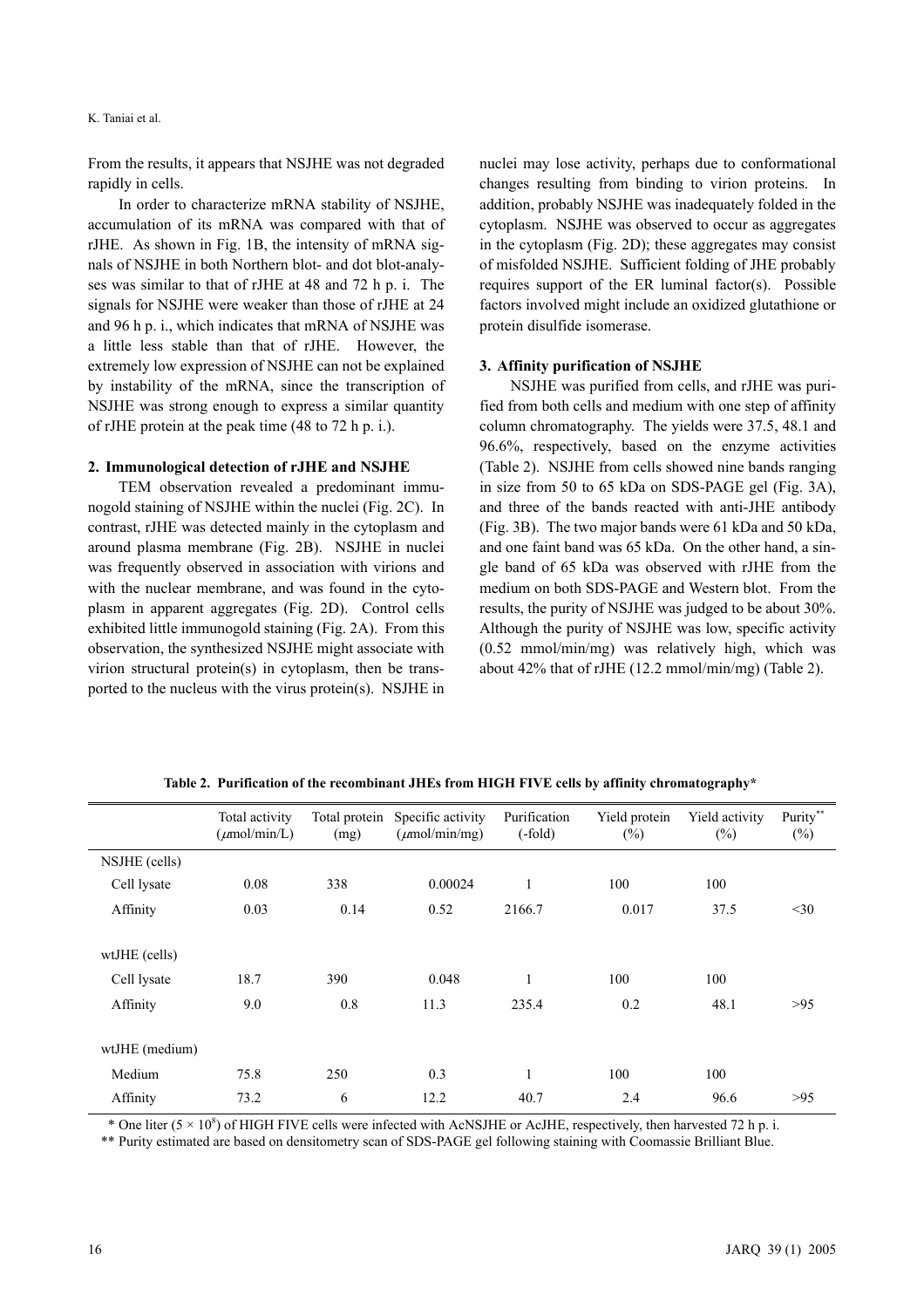



Affinity-purified rJHE and NSJHE digested with (+) or without (–) N-glycosidase F were separated in a 10% SDS-PAGE gel to determine changes in mobility. rJHE from medium and from cells shifted to a distinctly lower molecular weight, whereas the major NSJHE band (arrow) was unchanged after deglycosylation.

# **4. Deglycosylation and stability of NSJHE**

By Western blot analysis the molecular size of the NSJHE (61 kDa) was determined to be approximately 4 kDa smaller than that of rJHE (Fig. 1A). Since this is virtually identical to the size of JHE (61.012 kDa) predicted from the nucleotide sequence, NSJHE seems not to be modified with glycan chains. To further characterize the carbohydrate on both the recombinant JHEs, endoglycosidase digestion was performed on purified rJHE from the medium and from cells, and NSJHE from cells. Each protein was digested with N-glycosidase then monitored by SDS-PAGE followed by Western blotting. All rJHE bands had shifted to lower molecular positions (Fig. 4). However, no mobility change was found for the major band (ca. 61 kDa) of NSJHE. Another faint 65 kDa band had shifted to a slightly smaller size.

In order to compare stability of JHE with and without glycosylation, affinity-purified NSJHE and rJHE stored at room temperature were periodically subjected to JHE assay. As shown in Fig. 5, activities for both JHEs were unchanged during the experimental period. From





Affinity-purified rJHE and NSJHE were stored at room temperature for 28 days under sterile conditions. At various times during this period, portions of the enzyme solutions were subjected to the assay. The activities are shown as percentages of the original activity.

 $\bullet$  : NSJHE,  $\square$  : rJHE purified from the medium.